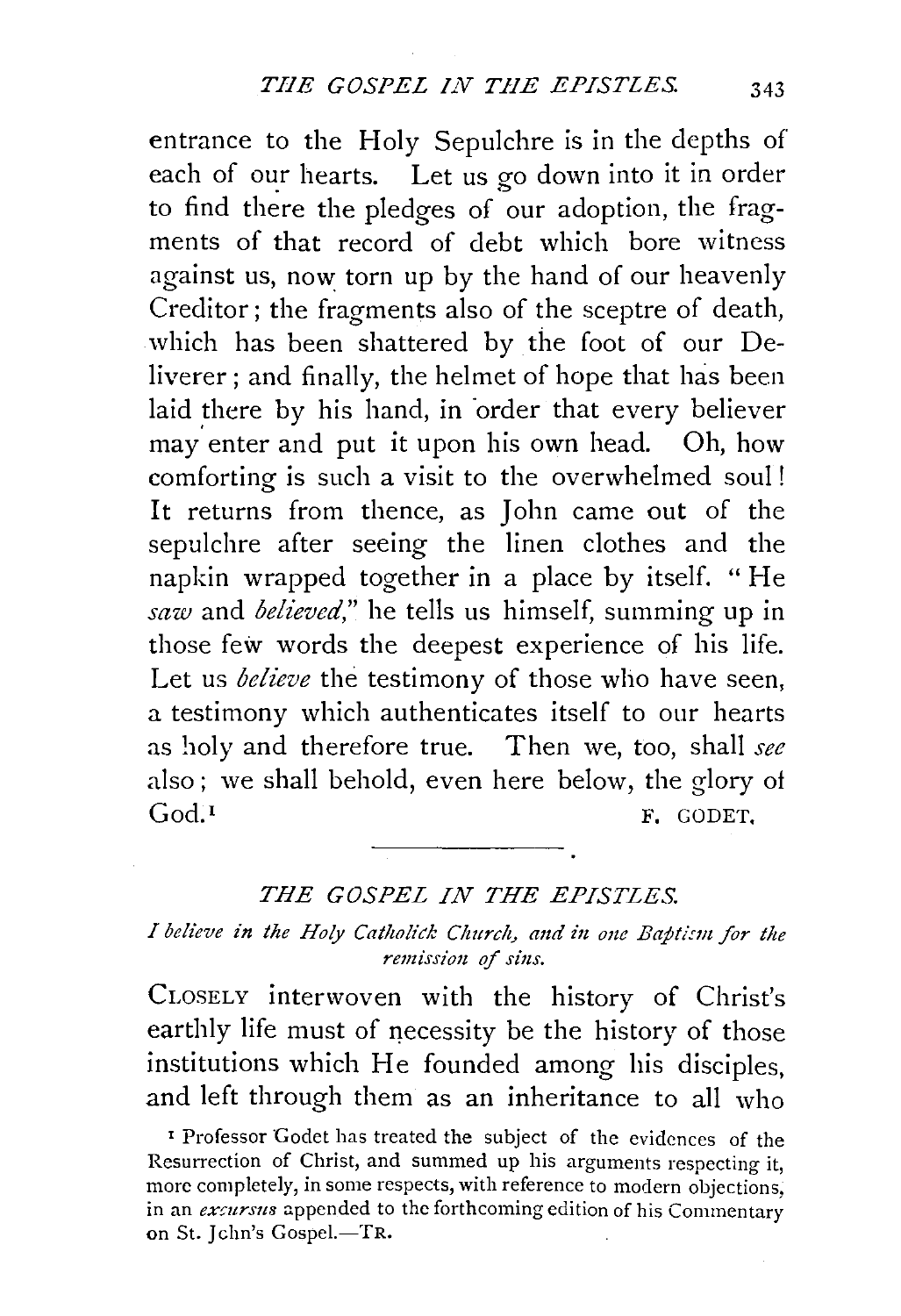hereafter should bear his name. And there is hardly any point on which the accord is greater between the early Epistles of St. Paul and the later-written records of the Evangelists than on the history of the primitive Christian organization.

First and foremost we must notice that Christianity is set before us in St. Paul's letters as above everything a preaching institution. Now preaching, as Christ and the early Christians preached, was a new thing in the world. The heathen teachers of Greece and Rome had never been preachers animated as the Christians 'were with the desire of making converts, and of spreading their doctrines throughout the world. And they differed from the Christians also in having no message for the poor and uninstructed, no gospel of glad tidings for all people. . Nor did the Jew preach. The great object with him was to keep himself separate, and his chief idea had in Christ's time come to be that he was a chosen being. one of Abraham's seed, on whom there could come no care for making proselytes. " Ye know," said St. Peter to Cornelius and his friends at Cæsarea (Acts x. 28), and he was only echoing the sentiment of the whole nation, "that it is an unlawful thing for a man that is a Jew to keep company or come unto one of another nation." The Christian institutions broke down this exclusiveness. From beginning to end, the letters of St. Paul are full of zeal for preaching; yea, he thanks God that this was the end which had been set before him rather than any other duties of a Christian minister. " Christ sent me not to baptize, but to preach the gospel" (I Cor. i. 17). And in this very sentence we have the two words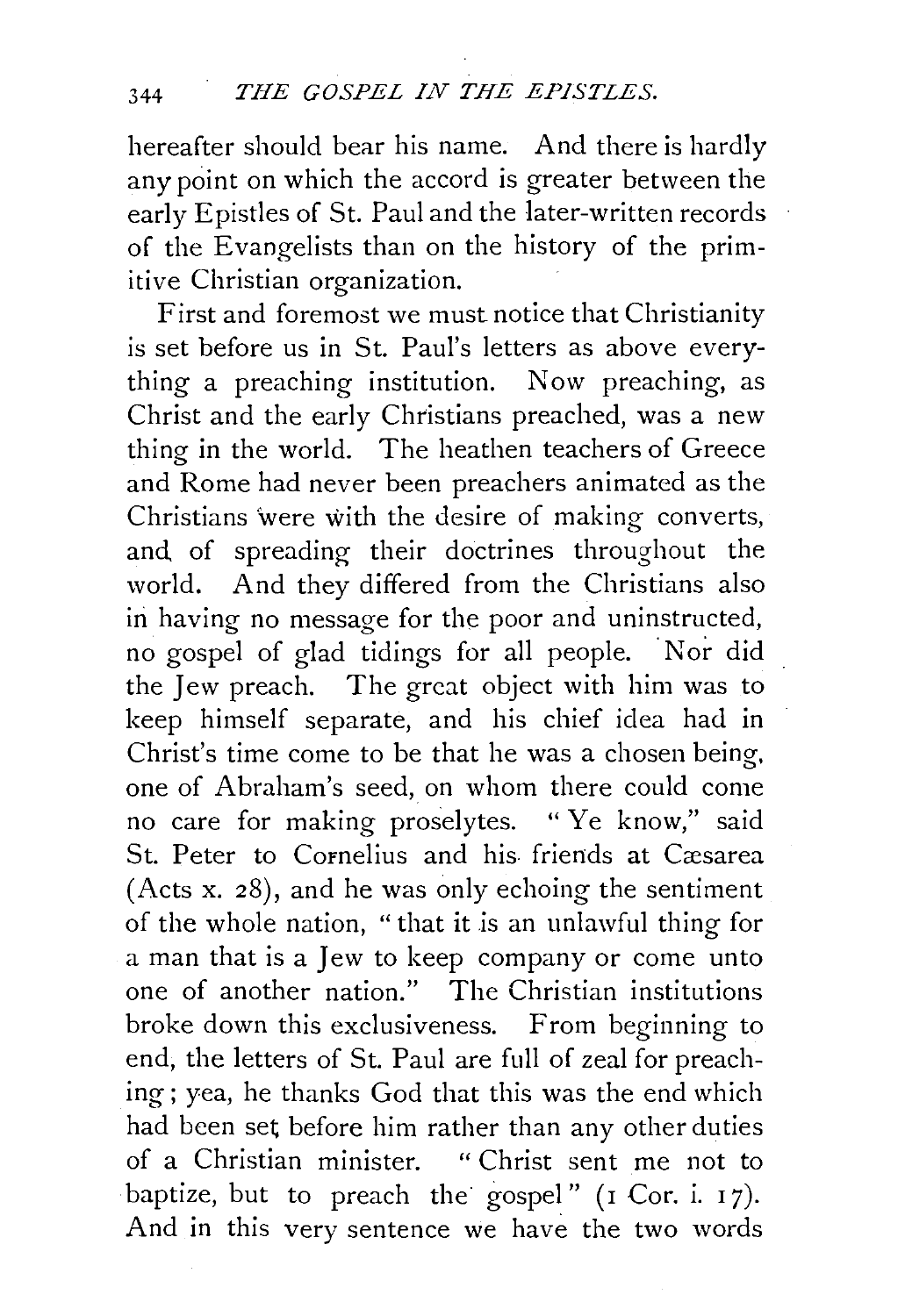which mark the new character of the whole of the Christian work. First, the teachers were *sent,* divinely sent, Christ's own missionaries, and so they are called from the very beginning. St. Paul's word here  $(a\pi\epsilon\sigma \tau \in \lambda \epsilon$ ) is the verb which gives to these first preachers their new name, *apostles,* the name which he is never weary of applying to himself and to his fellow-labourers. " Paul, called to be *an apostle* of Jesus Christ"  $(I \nvert \text{Cor. } i. I);$  " Paul, a servant of Jesus Christ, *called to be an apostle"* (Rom. i. 1) ; and when he needs to put forth a ground for his claim for support from his converts, a claim which he ever asserted that he had a right to make; but which he never made, he says, " Am I not an *apostle,* am I not free?" ( $I$  Cor. ix.  $I$ .) So in like manner he speaks of his fellow-labourers as *the other apostles*  (Gal. ii. 9), who had received a commission from the • same authority as himself, the Lord Jesus Christ. The other distinctive word is the title *Gospel.* For this the writers of the New Testament seized and converted to their own use a Greek word (εὐαγγέλιον) meaning good news, or perhaps more frequently the reward for bringing such news, but which had never been employed concerning good news like theirs. The solitary messenger who on some occasion had glad tidings to announce had of course employed this word to define his message, which might be a concern of but a moment. But in the mouths of the new teachers, *εὐαγγέλιον* became the name for the whole message of Jesus Christ in every aspect and for all time, and has since become the special name for those writings which contain the story of the earthly life of Jesus. And not content with this,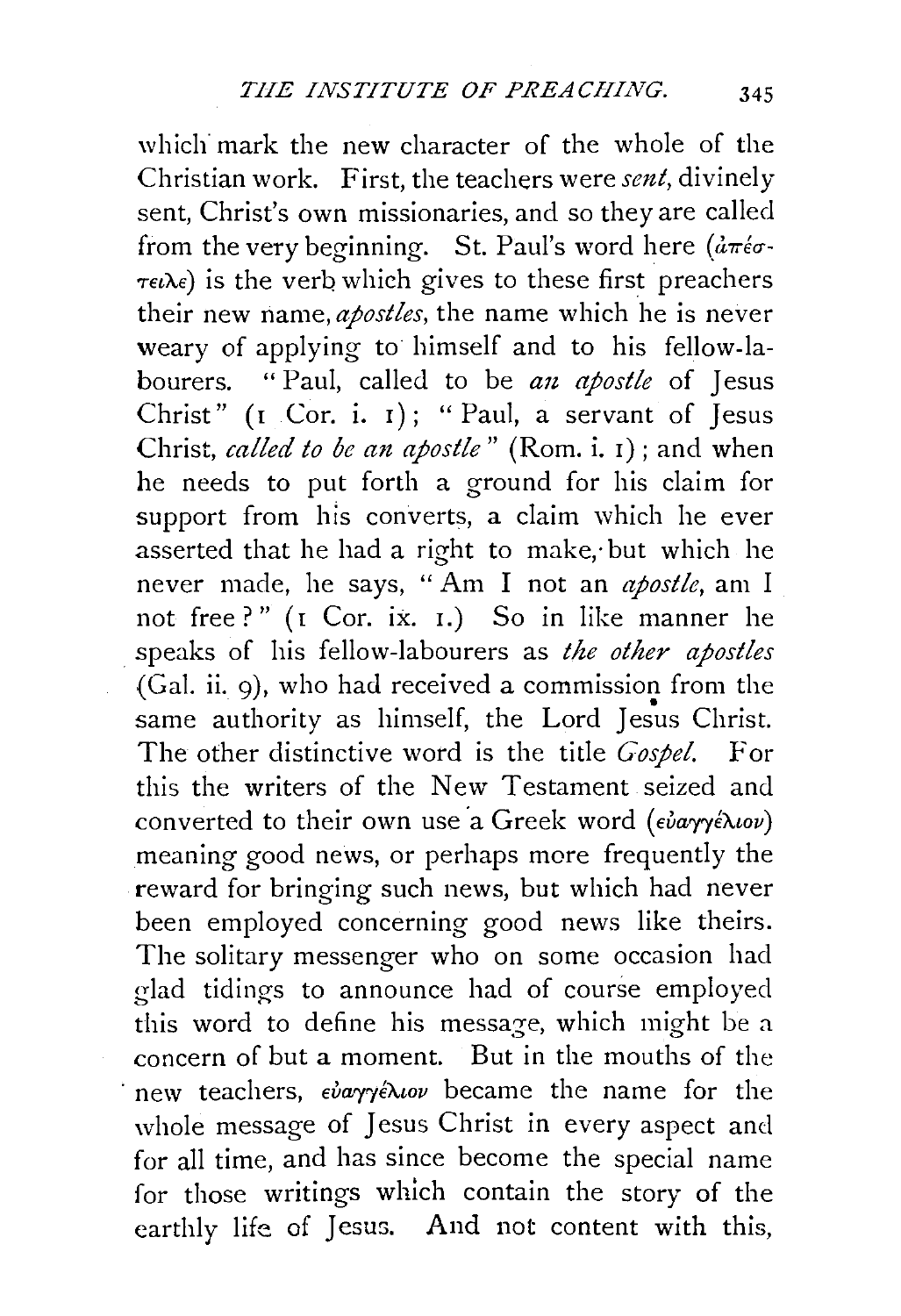they have formed from the noun a verb. The life of Christ and its lessons to mankind are the *Evangel,*  and the work of all who should spread the tidings of this great Teacher is called by a new title, to  $c$ vangelize. The word is almost unknown in classical Greek, never used by any good writer, as the critics say,<sup>1</sup> but the first Christian teachers made it the great word to describe their office, and it occurs on every page of the writings of St. Paul. Our English Version renders it in several ways, to *preach* simply, as (I Cor. xv. 2), "Keep in memory what I *preaclted* unto you;" or to *preach the gospel,* as (Rom. xv. 20), "So have I strived *to preach the gospel*;" to *bring glad tidings*, as (Rom. x. 15), "How beautiful are the feet of them that *bring glad tidings* of good things." In other epistles there are other variations, but everywhere in the original is this one verb, strange to classic ears, which the first preachers made their own, and invested with a dignity which its occurrence in classic writers could never have bestowed,  $\epsilon \nu \nu$   $\epsilon \lambda$   $\epsilon \nu$ , " to evangelize."

And for the discharge of the great duty signified in this, their special word, those employed were to be of a devoted character. It was to be no duty that could be discharged in a brief time, but all through his epistles St. Paul represents himself and his associates as bound to do this work of evangelizing, as a special and continuous service owed to God. Thus in Romans i. 9, after having just before called himself a *servant* of Jesus Christ, he adds, "God is my witness, whom I *serve* with my spirit in the gospel of his Son." And we may see the

1 See Lobeck, *ad Phrymclmm,* p. 26S.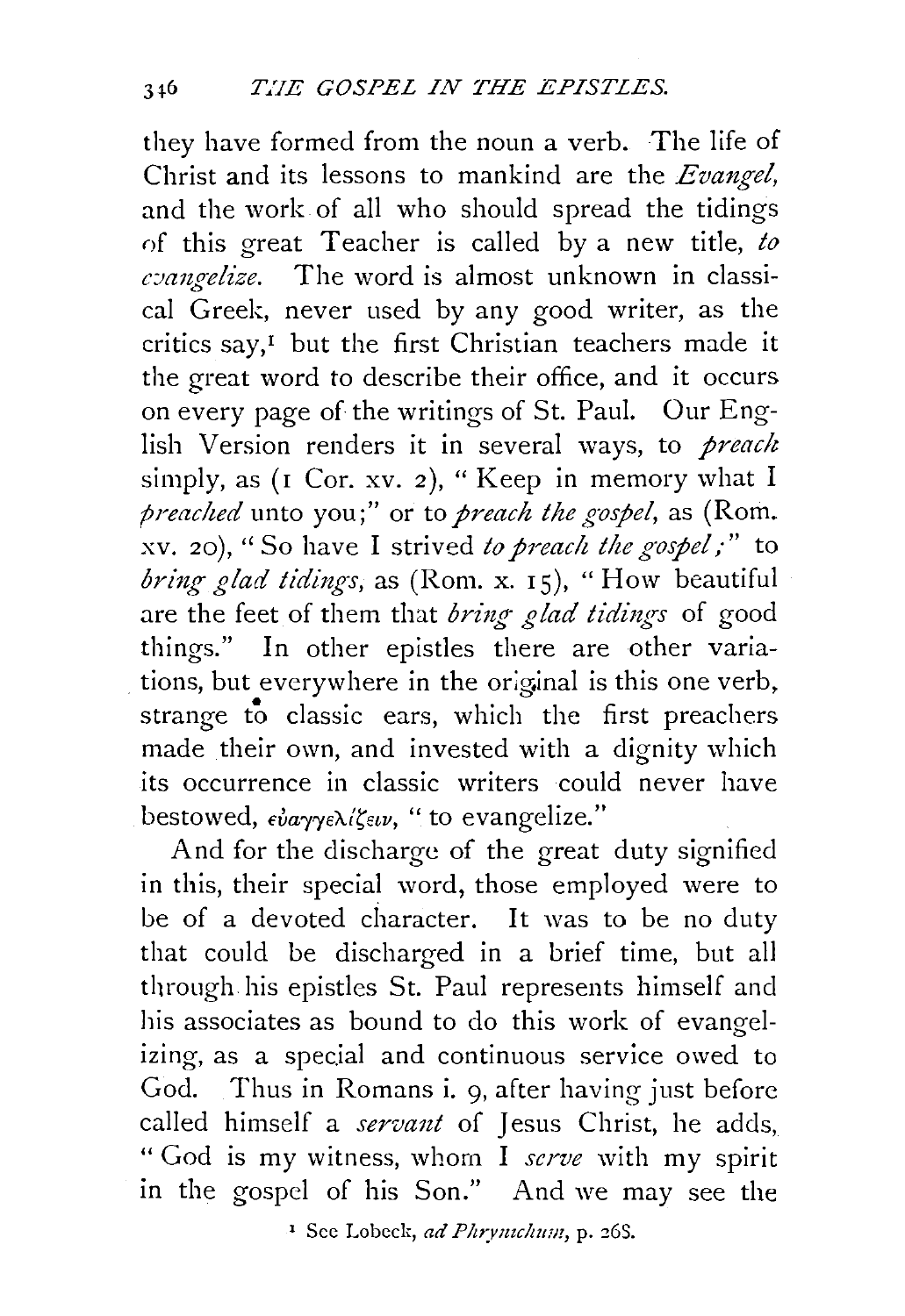solemnity with which he viewed his enjoined duty, if we consider his words  $(I \text{Cor. } ix. 16)$ , "For though I preach the gospel, I have nothing to glory of: for necessity is laid upon me; yea, *woe is unto me, if1 preach rwt the gospel."* And the lives of the preachers were to be devoted to going about through all the world, a sight which had never been seen or dreamt of before, that all men might know this eternal good news of which they were the deputed heralds. For to the Romans (Chap. i. 5) the Apostle testifies, "We have received grace and apostleship  $(i.e., the very commission on which all our life's$ course is now based) for obedience to the faith *anumg all nations,* for his. name." All the world was to hear the new message, all the world was to be invited to obey the precepts of the new Master. In like tone to the Corinthians ( $2$  Cor. x.  $14-16$ ) he writes, "We have come *as \_far as to you* also in preaching the gospel of Christ;" but adds directly, as though there were to be no end to his work, that his desire is "to preach the gospel in *the regions beyond*" Corinth.

Nor were these messengers to look for an easy lot in the discharge of their duty. They were to be like men going into an enemy's land, with a full determination to win it for their King. And this St. Paul feels, though he uses the language of the first peaceful overtures from foe to foe, when he writes (2 Ccr. v. 20), "Now then we are *ambassadors* for Christ, as though God did beseech you. by us: we pray you in Christ's stead, be ye *reconciled* to God." Your ways and your doings make you foes to Him. He would have you as his friends and subjects. And this glad news we bring unto you.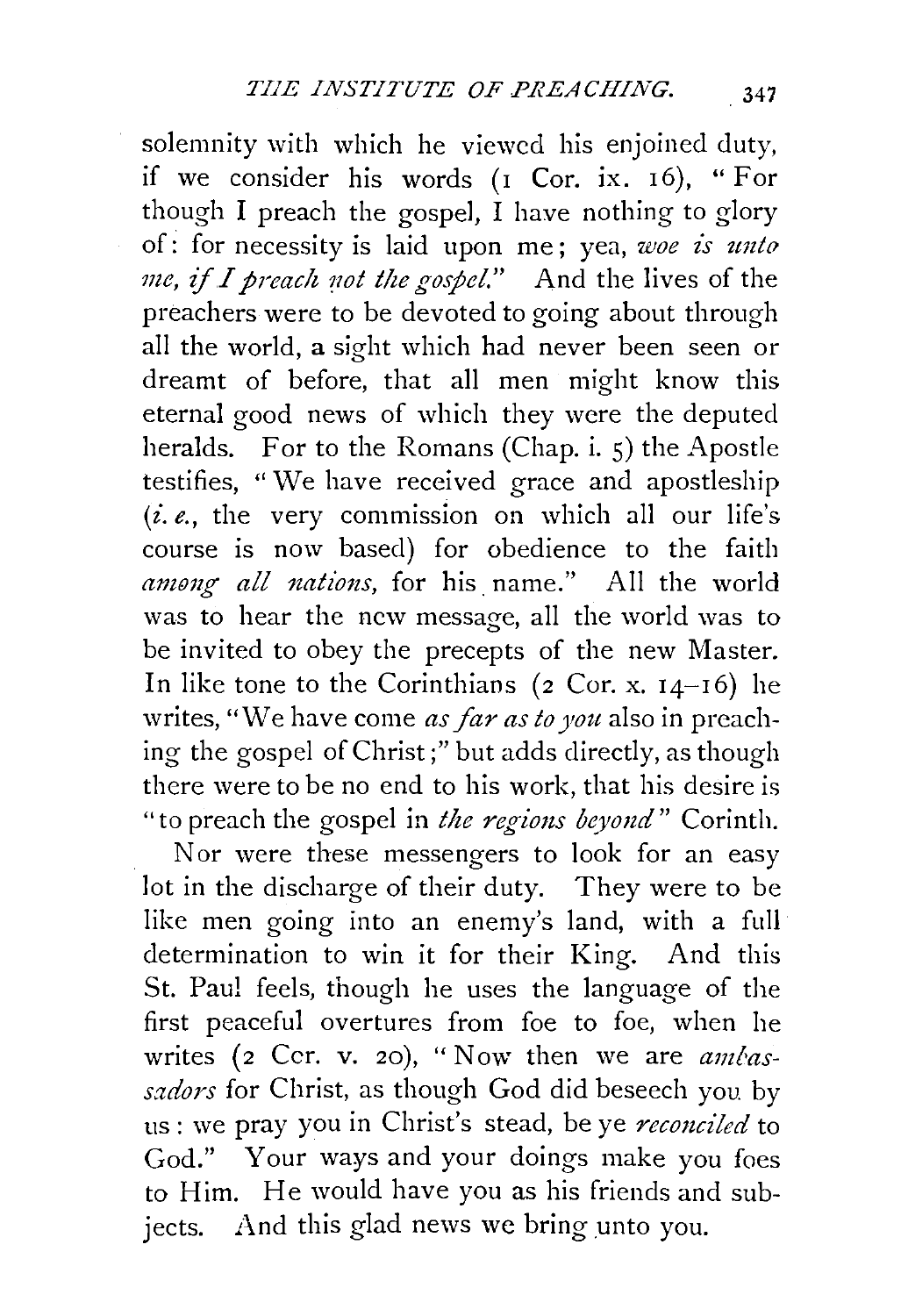Now this institution of preaching, and all its surroundings, so new in the world's experience, is just that which Christ founded during his life, and enjoined on his followers before his ascension. In sending forth the Twelve we read (Matt. x. 7), "And as ye go, *preach,* saying, The kingdom of heaven is at hand." And when afterwards the Seventy received their commission, it was for a like purpose {Luke x. I, *seq.).* "He sent them two and two into every city and every place whither he himself would come;" and both to those who received them and to those who refused to hear, they were to be preachers of the same message, "The kingdom of God is come nigh unto you." And to mark the solemnity with which it was attended, He adds, "He that heareth you *heareth me;* and he that despiseth you *despiseth me;*  and he that despiseth me *despiseth him that sent me.*" Yet Christ did not lead his first emissaries to think that the duty which He had assigned to them would be an easy one. " I send you forth," are his words (Matt. x. I6), "as sheep in the midst of wolves. . • . Beware of men, for they will deliver you up to the councils, and they will scourge you in their synagogues : . . . and ye shall be hated of all men *for my 1zame's sake."* And hence we gather what the purport of this new teaching was to be. It was Christ's deeds and Christ's gospel which they were *to* carry abroad, as He says (Matt. xxviii. 20), "Teach them to observe all things whatsoever I have commanded you." Now this description of the message and character of the preaching is what appears en every page of the epistles of St. Paul. Thus (I Cor. ix. 12), "We *suffer all things*, lest we should hinder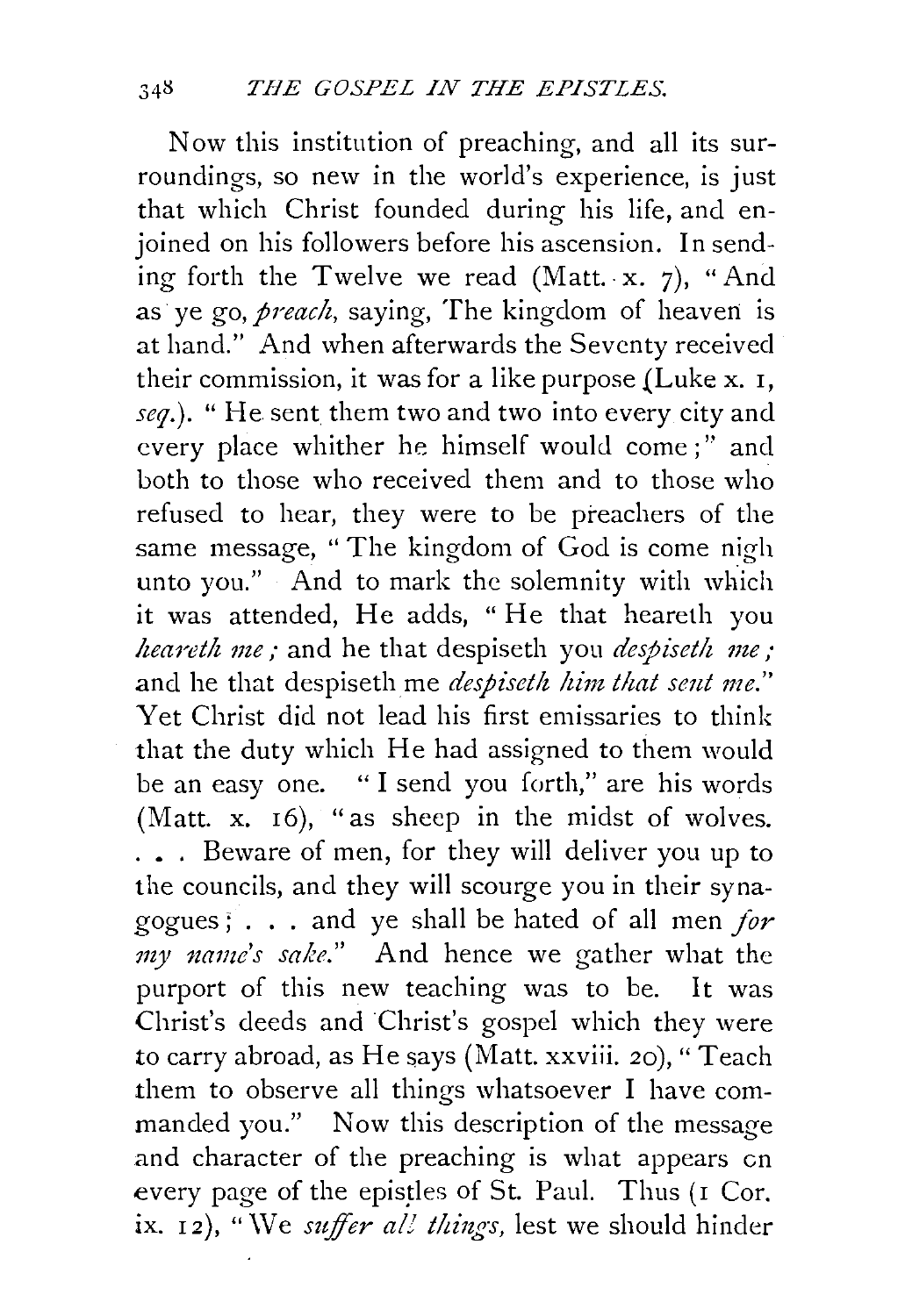the *gospel of Christ*;" and in the Second Epistle (Chap. ii. 12), "I came to Troas to preach *Christ's gospel*," and again (Chap. iv. 5), "We preach not ourselves, but *Christ 'Jesus the Lord*, and ourselves your servants for Jesus' sake." And just as St. Luke in the early chapters of the Acts of the Apostles (Chap. iii.  $12-16$ ) makes St. Peter, at the outset of the gospel preaching, proclaim that it was the power of the crucified Jesus which had given to the cripple his strength, so to the Galatians (Chap. iii. 1) St. Paul bears witness that it was *Christ crucified* who had been set forth as the Saviour by those who had preached unto them. "0 foolish Galatians, who hath bewitched you, that ye should not obey the truth, before whose eyes *Jesus Christ hath been evidmtly set forth, crucified* among you ? " These words were written many years before the Acts of the Apostles; and the character of their remonstrance implies that the preaching of Christ crucified had been heard in Galatia some time before the epistle was written. The people had accepted the message of salvation through faith in Christ from the teaching of the Apostle and his companions, or perhaps of some who had preceded them, and had persevered in these doctrines for some considerable while. For he writes of them (Chap. v. 7), "Ye did run well." It was. therefore, only after a lapse of some time that they had been beguiled to put their necks under the Jewish yoke of bondage. The preaching which had won them to Christ had been given to them some years before St. Paul felt moved to write this epistle of loving remonstrance, every detail of which, so far as it touches on the gospel story, anticipates the later-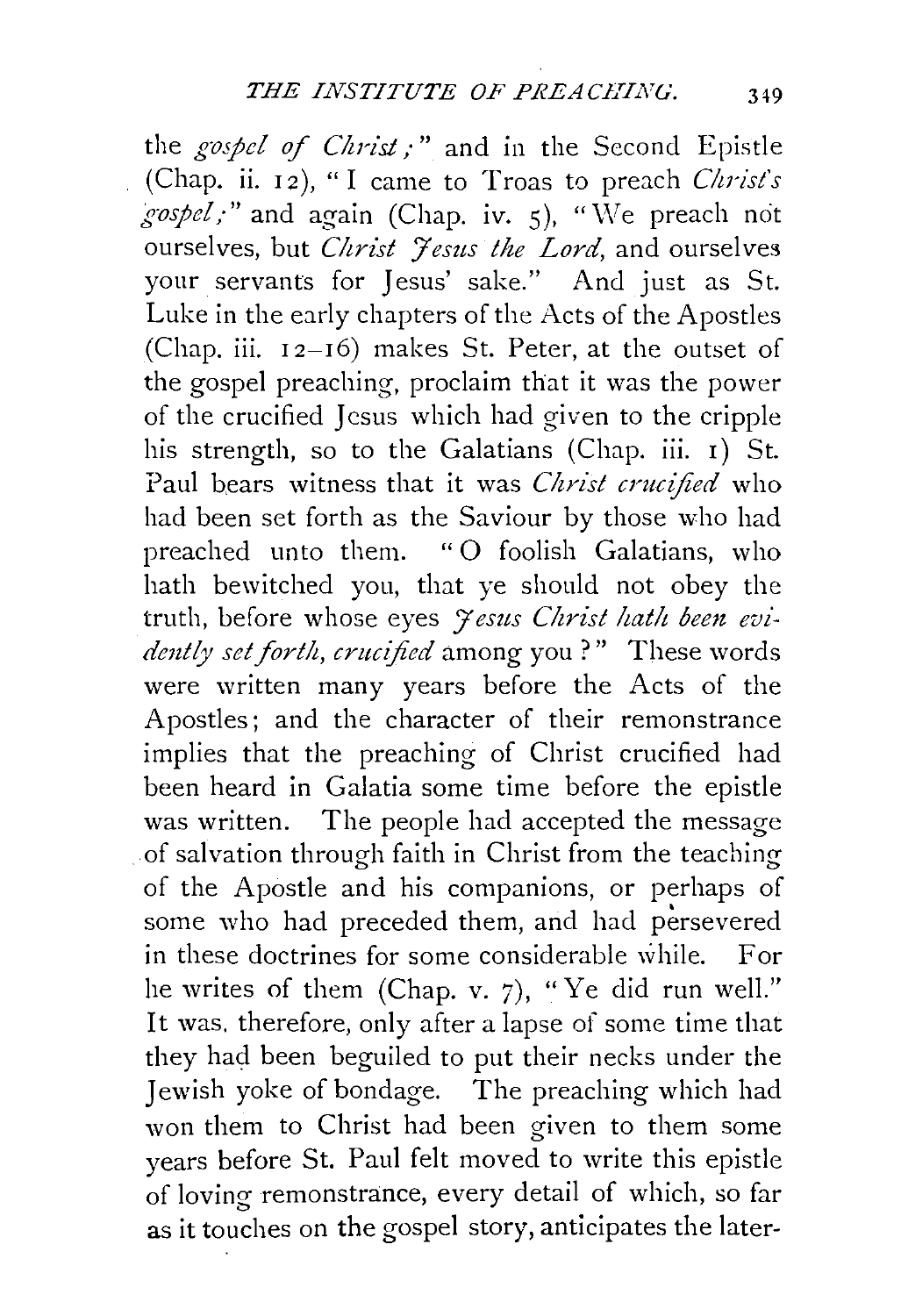written narratives of the Evangelists. And we may gather from another peculiarity which prevails in all these letters, that the first converted heathen had been made aware of that injunction of Christ which confined the efforts of his first preachers to the Jewish nation, but that He afterwards, at his parting benediction, extended their field of labour to the Gentiles also. For the allusions in the epistles are not made to the call of the Jews first as God's people and the seed of Abraham, but simply as the first recipients of the gospel message. " I am not ashamed," he says (Rom. i. 16), "of the gospel of Christ: for it is the power of God unto salvation to every one that believeth; to the Jew first, and also to the Greek." And once more, in allusion to the contributions of the Gentile Churches to the relief of the Christians .of Jerusalem, in a passage (Rom. xv. *2* 7) which cannot possibly apply to anything but the gospel message, he writes, " For if the Gentiles have been made partakers of their spiritual things *(i.e.,* the message of Christ Jesus which the Jews had received first), their duty is also to minister unto them in carnal things." The persons to whom these words were intelligible (and more to the same purport might be produced) must have known from the lips of preachers those historical details with which we have been made familiar in the Gospels; how at first the Jews alone had been invited to hear Christ's message, had been made partakers of "the children's bread;" and that it was only at a later time that the door had been thrown open more widely, and the gospel given freely "to every creature in all the· world." Thus do we see that the novel institution of missionary preaching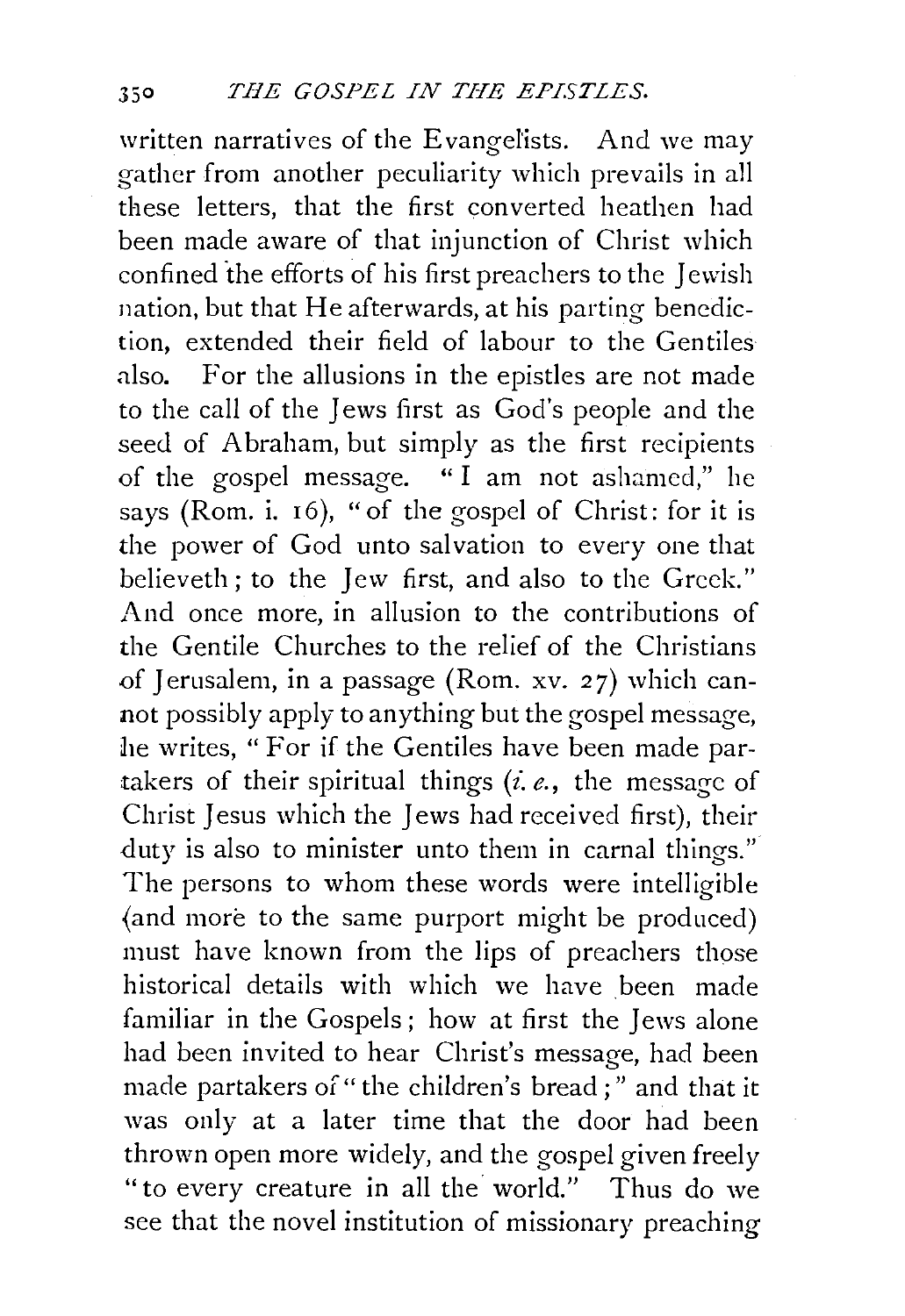meets us exactly in the same wise in St. Paul"s epistles as we find it presented in the writings of the Evangelists. These men went forth far and wide, they preached the good news with which Christ had charged them, and the cross of Christ was the theme on which they were constantly dwelling. They gave forth in their preaching, as its subject of necessity implies, a history of Jesus, with such details as would explain his mission, and the causes which led to his crucifixion ; and even descended to such minute points in the history of the scheme of Christianity as to let it be known to their hearers that the message of glad tidings was not at first published so widely as it was after the death of its Founder. When preachers said so much, there is little in the Gospels which they could have left unnoticed. They must have told of their own appointment as apostles, of the many causes which the Jews had found in Christ's miracles . and teaching for that hatred and opposition which ultimately culminated in his execution on Calvary; and they must have told of his later life after the Resurrection, for in that time it was that the mission to the Gentiles was announced. To be in such wise preachers of Jesus Christ, implies that his life was the great theme on which they spoke, and its lessons the constant topics of instruction.

And just as they dealt with *εὐαγγέλιον*, so did they deal with another word from classic authors, that is,  $\epsilon$ <sub>KKλησ</sub>ίa. Before the Christian period this word, of constant occurrence in Greek writings, was employed to denote various political assemblies, and above all, the general assembly of citizens at Athens. The Christians were to have their assemblies, though for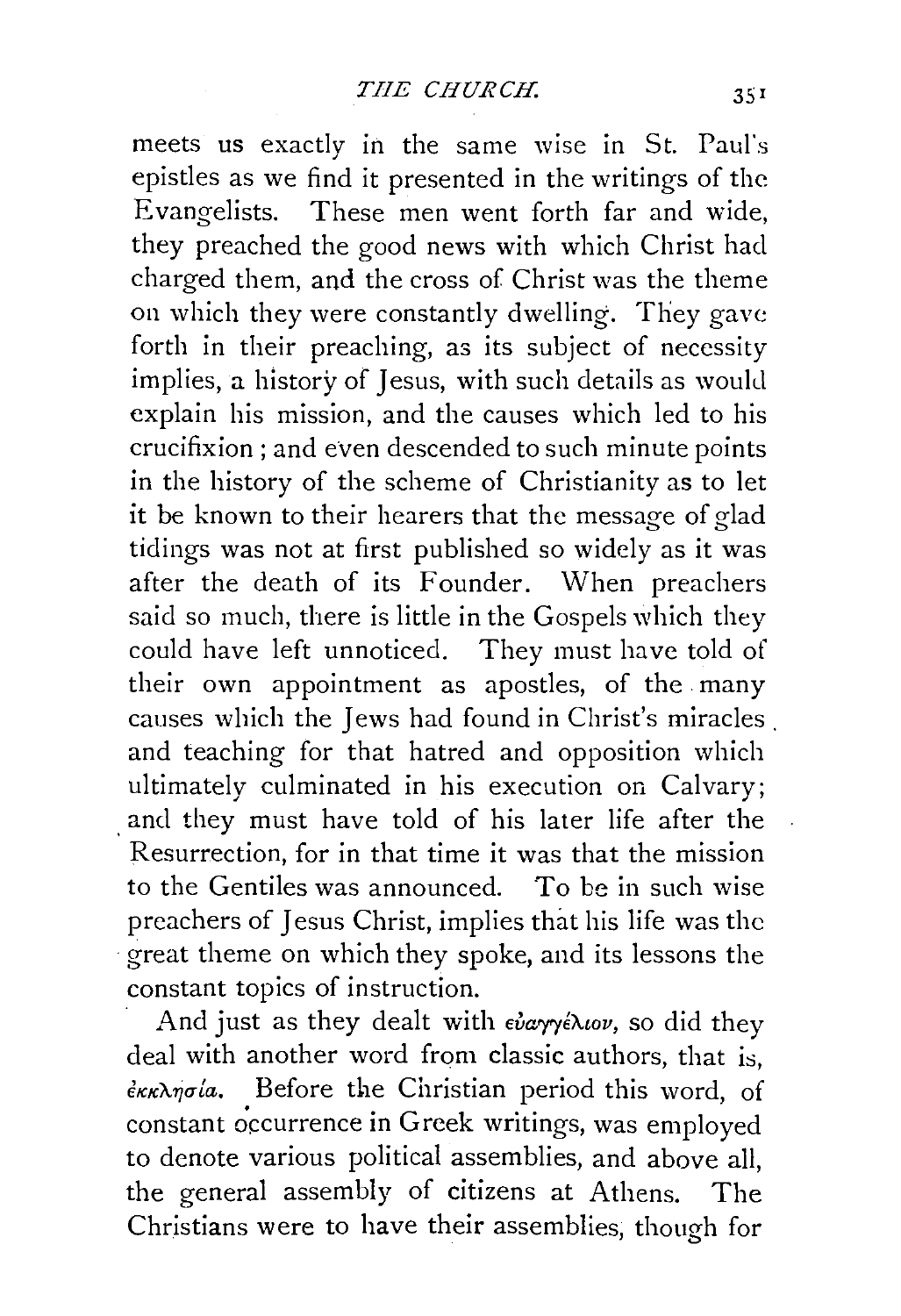no political end, yet they took hold of this word, *ecclcsia,* and adopted it, and through this employment of it it has since become hardly applicable to any meeting but for religious purposes; and when we speak of *ecclesiastic* affairs, our words can bear no interpretation but the affairs of the Church. This word, St. Matthew tells us, Jesus Himself used of his new sodality (Chap. xvi. 18), "Thou art Peter, and upon this rock will I build my church" ( $\tau \dot{\gamma} v \dot{\epsilon} \kappa$ - $\kappa\lambda\eta\sigma\omega$ . And speaking again of the functions which this body should exercise in times to come, we read (Matt. xviii. 17). If thy brother who has trespassed against thee will not hear the counsel of friends, " tell it unto the *clmrch :* but if he neglect to hear *the church*, let him be unto thee as a heathen man and a publican." Now, precisely in the same way do we find St. Paul employing this borrowed word in all his epistles, before the present Gospels had been reduced to writing, thus shewing that the establishment of such religious assemblies dates from the very earliest preaching of Christianity. We need hardly do more than look at the last Chapter of the Epistle to the Romans, and we shall there find this matter illustrated in almost every point of view. In the first verse we read of Phebe, "a servant of the *church* which is at Cenchrea," a verse which by itself testifies that wherever a Christian community was established there the body of members were known by this distinctive title, "the *ecc!esia."* Cenchrea was not a place of great importance, except as one of the ports of Corinth, but its body of worship·· pers formed their own *ecclesia*. And that this was so in other places, may be more fully seen from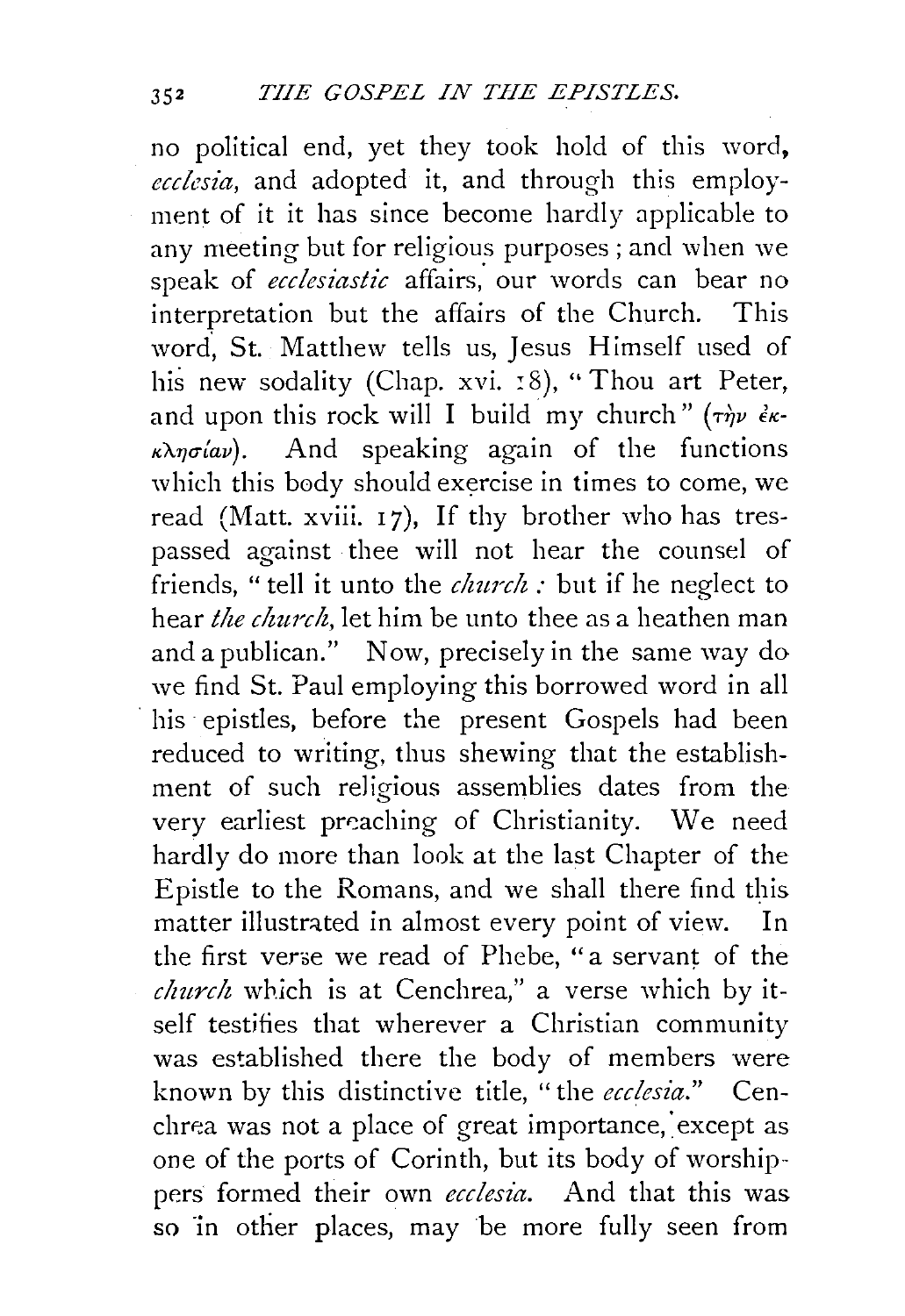*Verse* 4 of the same Chapter, where the Apostle speaks of "all the *churches* of the Gentiles," in the sense in which we might now employ the word congregation. We know from the Acts of the Apostles that these "churches" were at first assembled in private houses placed at the disposal of the congregations by their richer members. In exact parallel with this does St. Paul exhibit the Christians at Rome in his day (Chap. xvi. 3-5). " Greet Priscilla and Aquila, . • . and likewise the *church* that is in their house." And Gaius, spoken of in a later verse (Chap. xvi. 23), must also have been one who in the same way lent his house for the use of the worshippers, for St. Paul calls him "the host of the whole *church."* Such was the condition of Christian ser vices at Rome, such their  $\frac{\partial \kappa}{\partial n} \frac{\partial \kappa}{\partial n}$ , when St. Paul wrote ; and to them he sends among his greetings (Chap. xvi. 16) from other places possessing similar institutions, the message, " The *churches* of Christ salute you." The same features meet our view in the Epistles to Corinth and Galatia. It is to "the *church* of God which is at Corinth" that the Apostle addresses both his letters ( $r$  Cor. i.  $2$ ;  $2$  Cor. i.  $1$ ); and as the Galatian Epistle must circulate through the whole province, it is inscribed (Chap. i. 2) "unto the *churches* of Galatia;" and in like manner does he speak in this last Epistle (Chap. i. 22) of "the *churches* of Judæa which were in Christ;" and in these three Epistles the word  $\frac{\partial K}{\partial \rho}$  *ekkhangla* is found almost as many times as there are chapters in the letters, shewing that an expression which five and twenty years before had been solely employed for political assemblies in the heathen world had become the

VOL. V.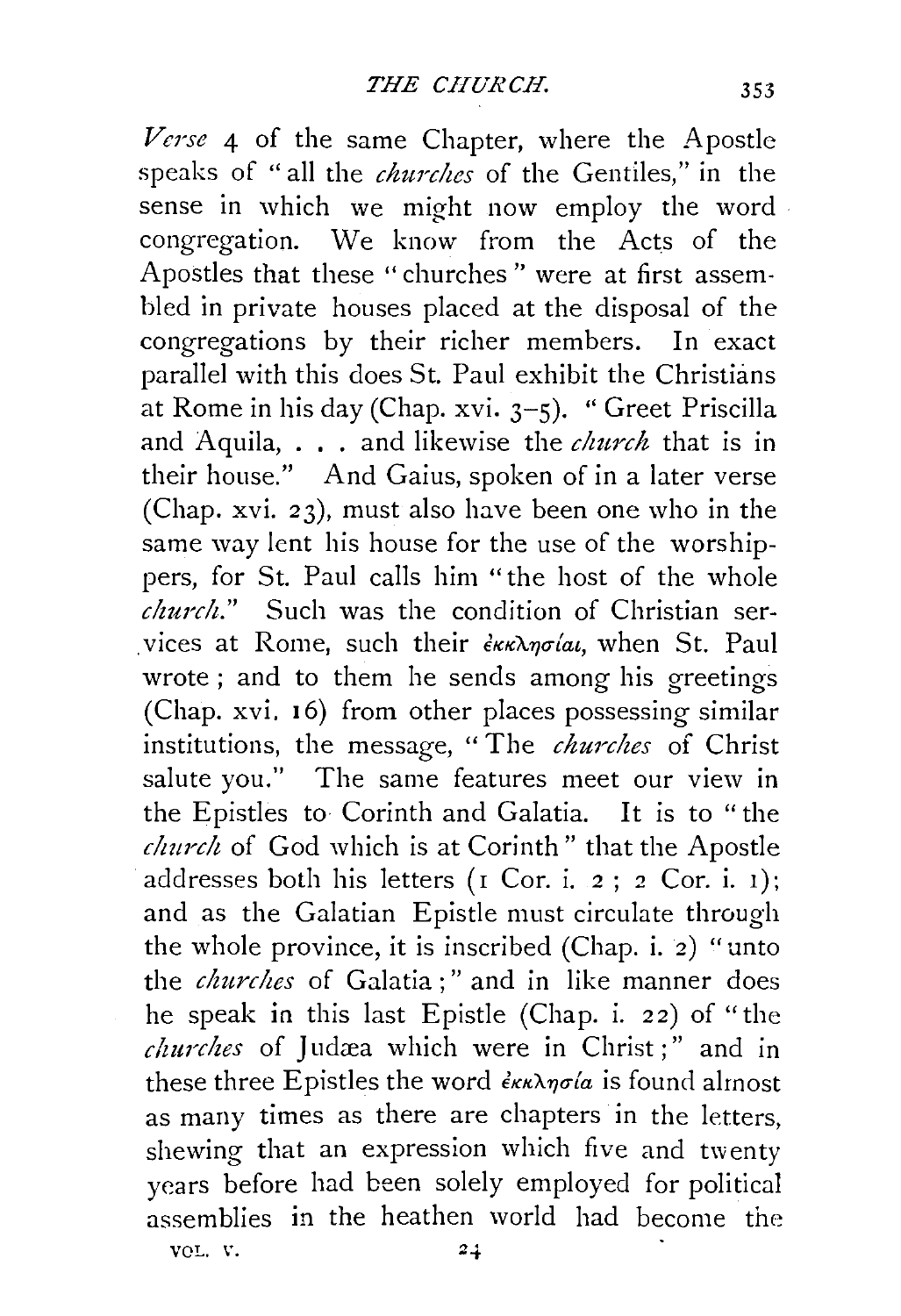familiar term for the meetings of Christian worshippers. Thus have we the incontrovertible testimony of history embalmed in language to the nature or the Christian institutions in this particular; and this testimony shews that what Christ is reported to have designed at the outset for the constitution of his societies, was acted on throughout Asia and Europe, wherever the gospel had been preached in the days of St. Paul. Christ had said, " I will build my *church,"* and every congregation from the earliest days called itself by this name, as a constituent portion of Christ's great *ecclesia;* and all these institutions, which presuppose that appointment of which the Gospels tell us, had come into vigorous existence many years before any of the narratives of the Evangelists were penned.

Once more: when we come to examine into the notices of those two ordinances most peculiarly Christian, I mean the sacraments of Baptism and the Lord's Supper, which are to be found in St. Paul's letters, we meet with most interesting evidence that the Gospel teaching and the institutions by which Jesus had marked the new communion were at once carried into action, and were in full operation in the wide-spread congregations of Christians to whom St. Paul sent his epistles. Of the sacrament of Baptism it does not come within the scope of the Gospels to mention more than its mere institution. That it was to be the sign of Christian communion we may gather from Mark (Chap. xvi. 16) ; and from St. Matthew (Chap. xxviii. 19) we learn that it was to be used as the means of admission into the Christian body. " Go ye therefore, teach all nations, baptizing them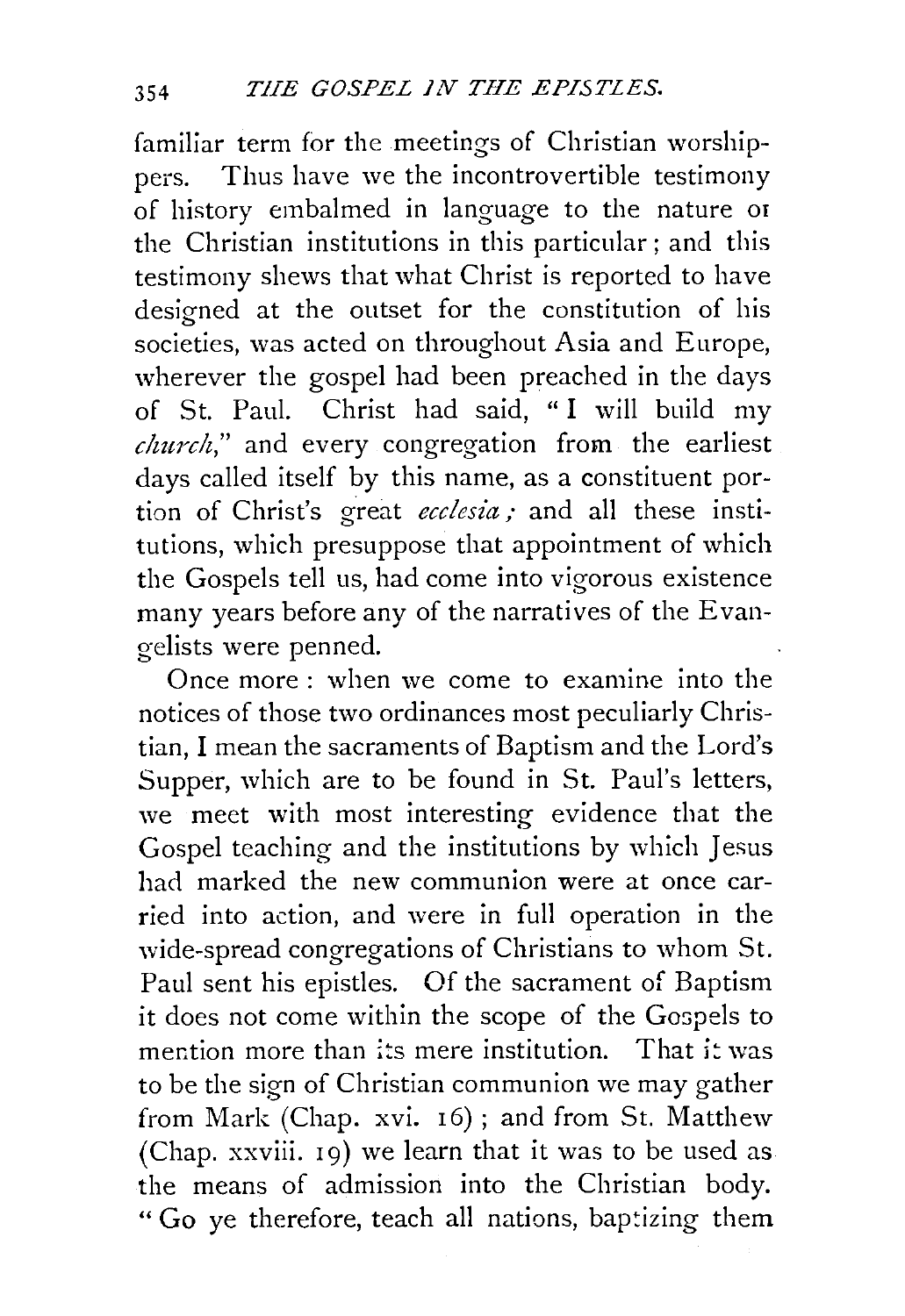in the name of the Father, and of the Son, and of the Holy Ghost" $-$  a sentence from which we are taught how baptism was to be administered in the name of the three Persons of the Trinity. And this is all the Gospels tell us of a rite which was to play so important  $a$  part in the foundation of the Christian society. But when we turn to St. Paul, we see in active use all the system of which the Gospels merely give the institution. Speaking in a tone of reproof to the Corinthians  $(I \text{Cor. } i, 13)$ , to warn them against rending the unity of the body of Christ's Church, he asks, "Is Christ divided? Were ve *baptized* in the name of Paul?" implying that it was into the name of Christ that they had been received, and that therefore they were of Christ's party only. But, as he proceeds, we learn that all the congregation had been received into the Church by this sacrament. " I thank God," he continues, ·" I baptized none of you, but Crispus and Gaius." You are all baptized, but, in consequence of your divisions, I rejoice that I was not the minister of that .sacrament unto you, "lest any should say that I had baptized in mine own name." And not only was the ·Ordinance of Baptism in general use, but the lessons to be derived from its symbolism had been taught and were understood. To the Romans (Chap. vi.  $3$ ) the Apostle writes, " Know ye not, that so many of us as were baptized into Jesus Christ were baptized into his death ? Therefore we are buried with him by baptism into death." The dipping of the new convert into the water had its spiritual lesson closely united to the outward visible sign. And we learn also .that some of the body of believers endeavoured to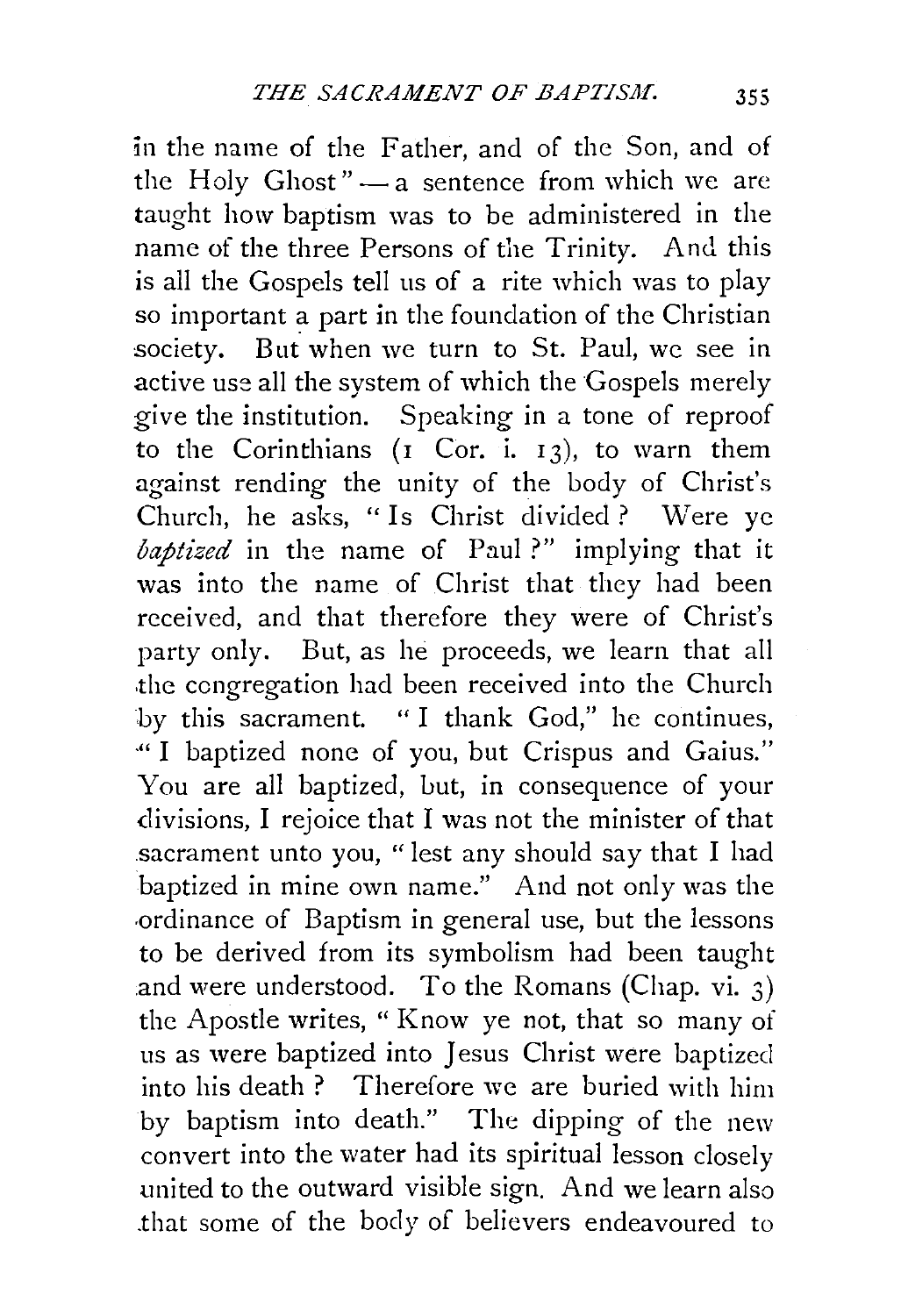secure the benefits of this holy initiation into the Church of Christ for those of their friends who had already departed from the world. It is difficult to understand in any other sense the sentence about " those who were baptized for the dead," of whom the Apostle speaks in I Corinthians xv. 29. Rightly or wrongly, these people were actuated by the pious hope that their faithful reception of baptism might impart some blessing to their friends who had been called out of life before this new sacrament, whereby believers should be united to Christ, had been made known, and that they too might be reckoned in the number of those who had been "baptized into Christ," or, as St. Paul calls it elsewhere, "who had put on Christ" (Gal. iii. 27).

Now, to bring into general use the rite of baptism was, we may be sure, from what, has happened in the conversion of the heathen elsewhere, a work of some long time, and still longer would it require before the minds of converts from heathenism were prepared to receive such teaching as we have just quoted from St. Paul; and it can only have been after years of Christian lessons that the pious hope which the Corinthian brethren cherished, of helping their departed friends, could come into the thoughts of the Churches, and the observance, which the expression indicates, grow so common that St. Paul could allude to it in the brief and general terms which he there employs. Baptism had been in use, and all the history of its institution, as well as the solemn lessons. which it was meant to teach, had been understood. for years in the Corinthian Church before the writing of St. Paul's First Epistle; and all the rotices that he: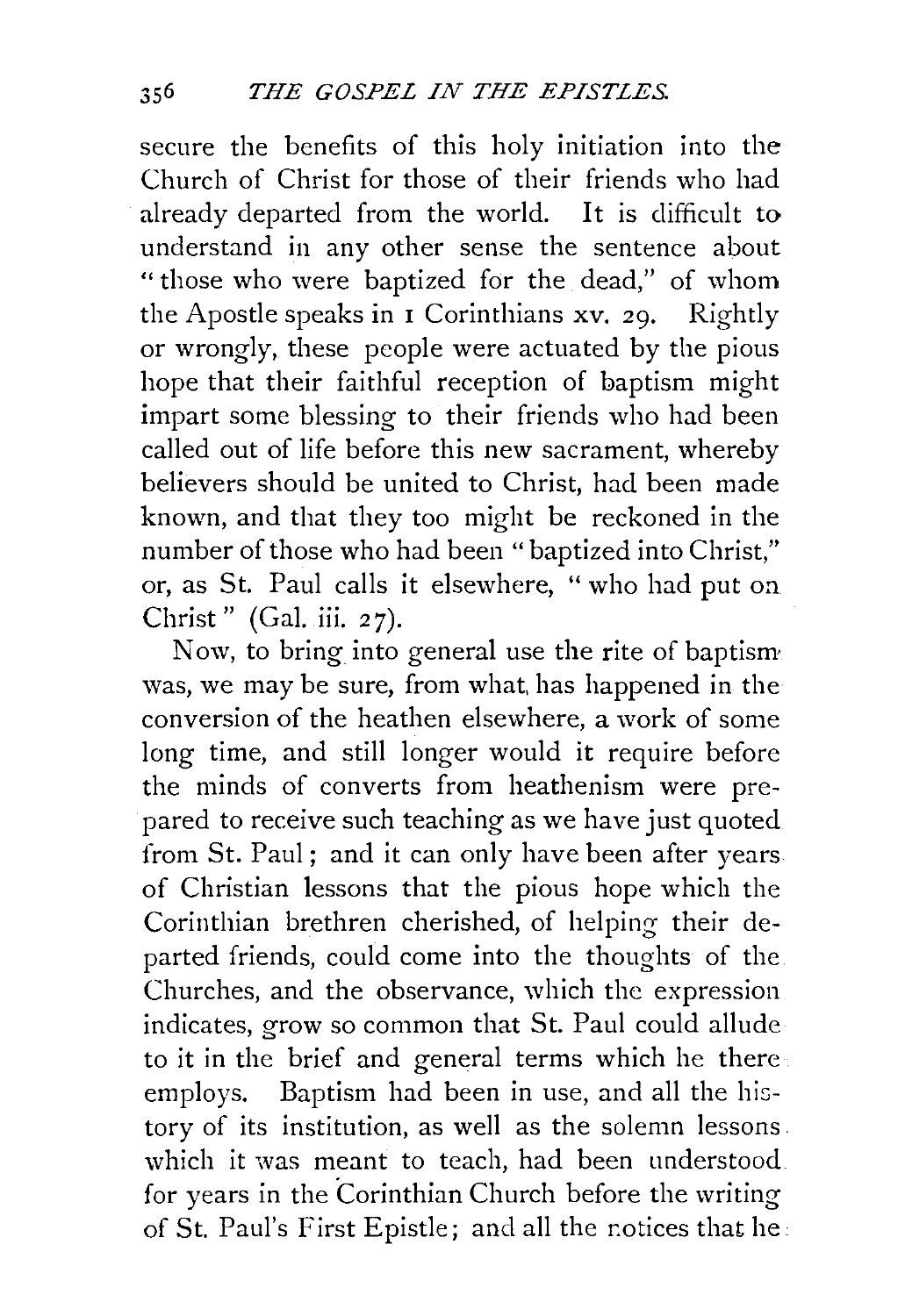there gives of the rite correspond with what we should expect from the slight details which the Gospel narrative gives us of the institution of Baptism. Little is said on the subject in the Gospels, but what we do find prepares us for such observances as these Epistles set before us. Yet this baptizing and teaching of converts had been going on for years in Corinth before the writings of St. Matthew and St. Mark were in existence. What can we conclude from all this but that everything which the Gospels tell us of this sacrament had been orally communicated to the Corinthian Church ? St. Paul's Epistles are our witness that these men knew this portion of the Gospel long before it was found necessary to put the story of Christ's life into an authentic form.

When we turn to the other sacrament, we find, in the same First Epistle to the Corinthians, an account of its institution quite as precise as anything which we have in the Synoptists, who alone give us any history thereof. Before any of our Gospels existed, St. Paul was able to appeal to the Christians at Corinth concerning his teaching, and say (1 Cor. xi. 23) that it had been: "that the Lord Jesus, in the same night in which he was betrayed, took bread ; and when he had given thanks, he brake it, and said, Take, eat: this is my body, which is broken for you : this do in remembrance of me. After the same manner also he took the cup, when he had supped, saying, This cup is the new testament in my blood : this do ye, as often as ye drink it, in remembrance of me." And in a previous Chapter (Chap. x. 16) he had said, "The cup of blessing which we bless, is it not the communion of the blood of Christ?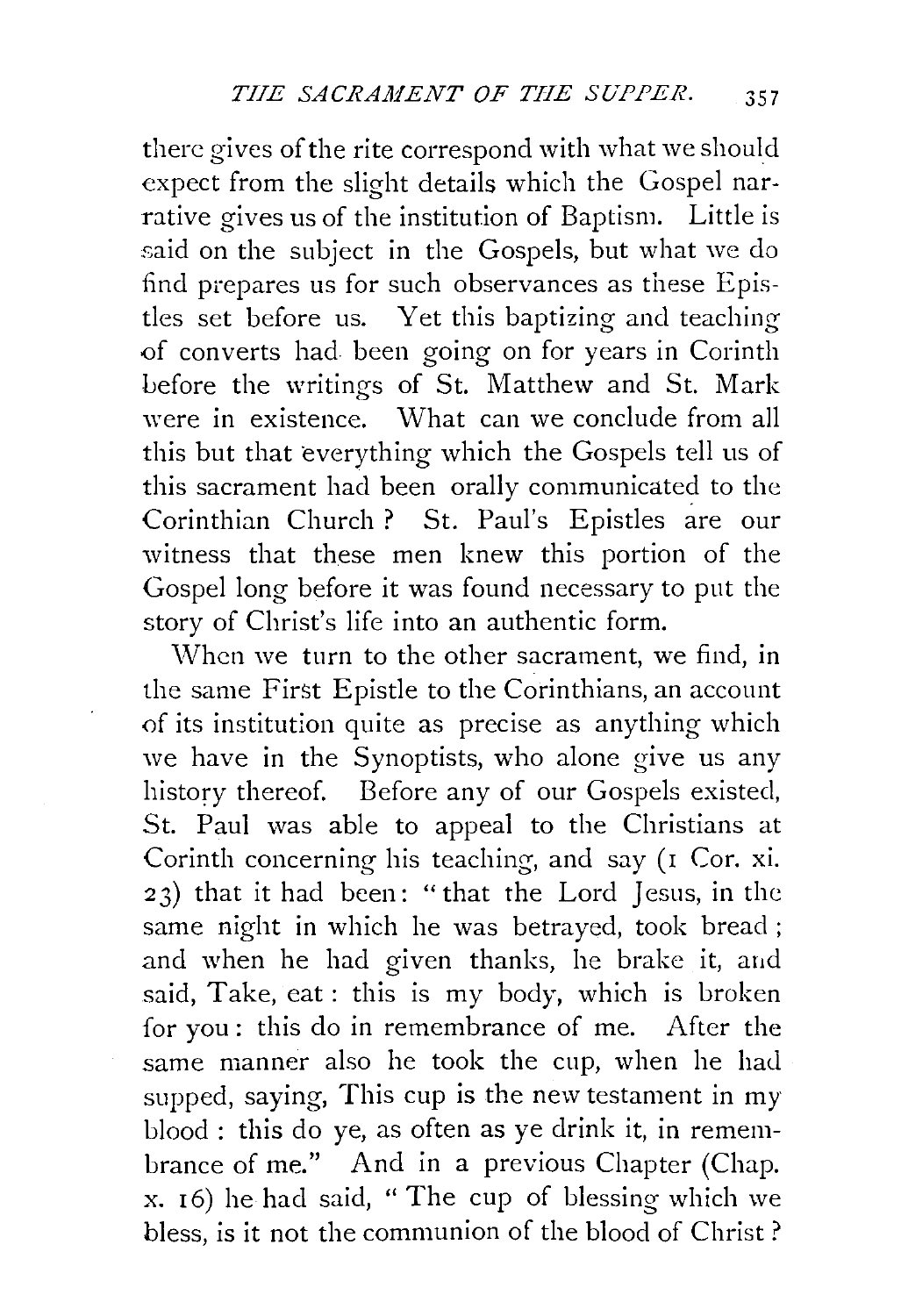The bread which we break, is it not the communion of the body of Christ ?" It is manifest from this language that by these converts the whole history of this institution, and the significance of the holy *oi·* dinance, was thoroughly understood.

We ought not, in an inquiry like the present, whose object is to point out that the life and lessons of Christ were well known from oral teaching long ere the Gospels were committed to writing, to lose sight of a fact in connection with the Lord's Supper to which attention has lately been drawn.<sup> $I$ </sup> This is, that the whole of the language connected with its institution is of a very strange and startling character. That a teacher should give to his followers his flesh to eat, is an expression which would hardly have been used, except from a direct injunction of the Master. Church history tells us of the horrible imputations to which the use of such a phrase exposed the first Christians. And we feel, as we read the account, that the words could only have been given to and accepted by disciples who had drunk largely from the Teacher's own lips of such lessons as are contained in the sixth Chapter of St. John's Gospel ; men who had been trained to comprehend the force of words like those of Jesus, " I am the bread cf life;" "My flesh is meat indeed, and my blood is drink indeed." We feel that into a rite, of which the terms of institution would be shocking to untrained minds, true spiritual life could only have been infused by the presence at the first breaking of bread of Him who said, "This is my body," and in this

<sup>1</sup> In a Sermon, by Prof. Salmon, on "The Evidential Value of the Eucharist." "Reign of Law, and other Sermons," p. 37, *et sc7.*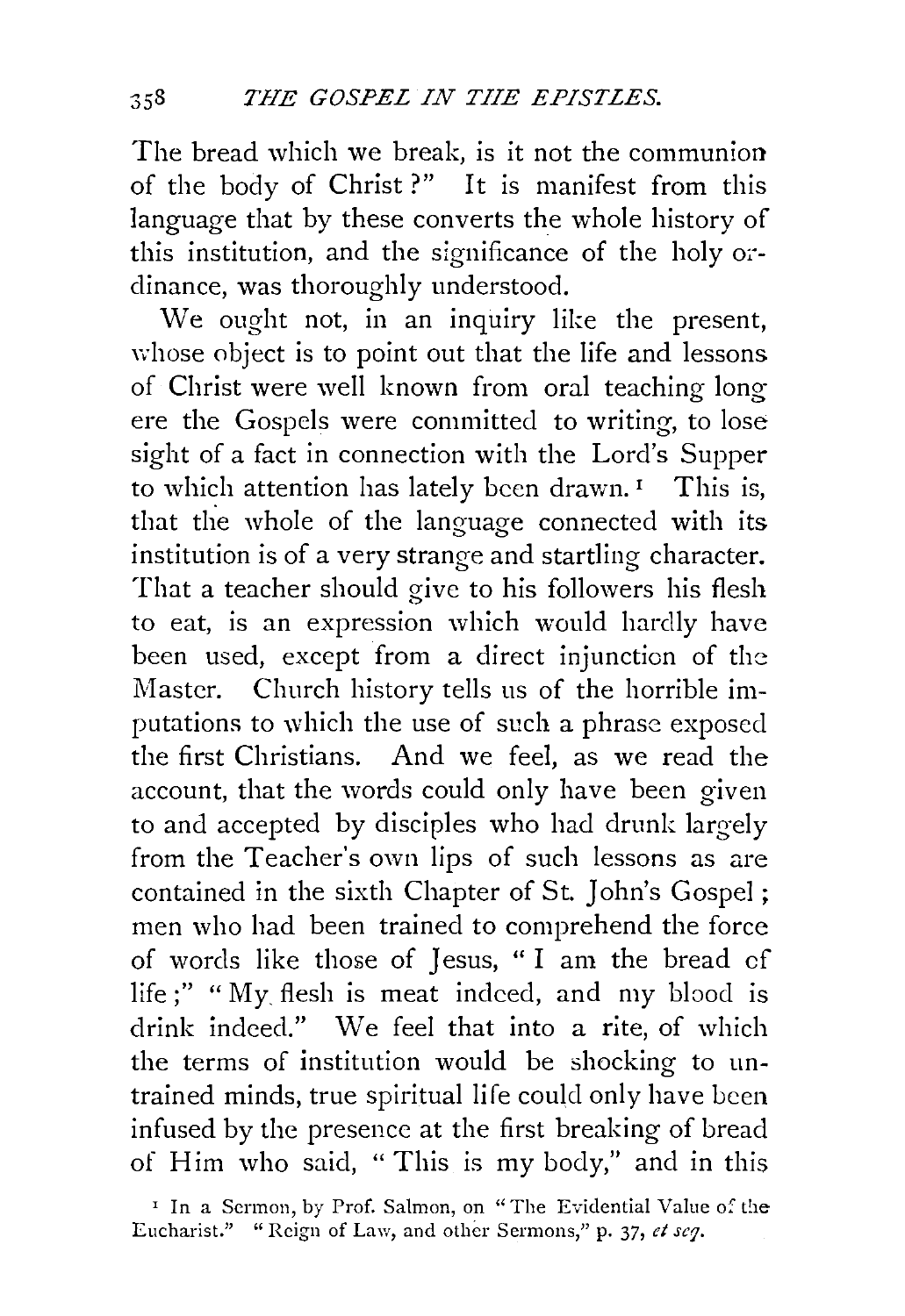way taught the first recipients the spiritual nature of the sacrament which He was ordaining for them. Dut when once understood and its blessings appreciated, it could never be allowed to die out. solemnity would also attach to the very words of institution, which would give them a power that no time could weaken. This very language we find in use among the Corinthians long before the date of the Gospels, and we may be almost sure that they received the ordinance of the Lord's Supper either from the apostles themselves or from some of those teachers who were sent forth by them to different . fields of missionary labour. From this instance we may fairly infer that the celebration of the Lord's Supper was introduced by the earliest teachers into each congregation which they formed; and if this, the most solemn of all the rites of the Church, much more all the rest, and with them the history was of necessity given which would account for their institution, that is, they were taught the story of the Gospels.

But the events which called forth these words of St. Paul about the institution of the Lord's Supper are of great importance for our purpose. We gather from a study of them, not only that the Corinthians had been taught all these things, but that by the lapse of time, and increased familiarity with the sacrament, this solemn ordinance had lost, in their observance, much of the reverent awe with which it must at first have been regarded. The words which have been quoted form part of a chapter of rebuke which the Apostle administers because there had been unseemly disorder in the Corinthian congregation at the cele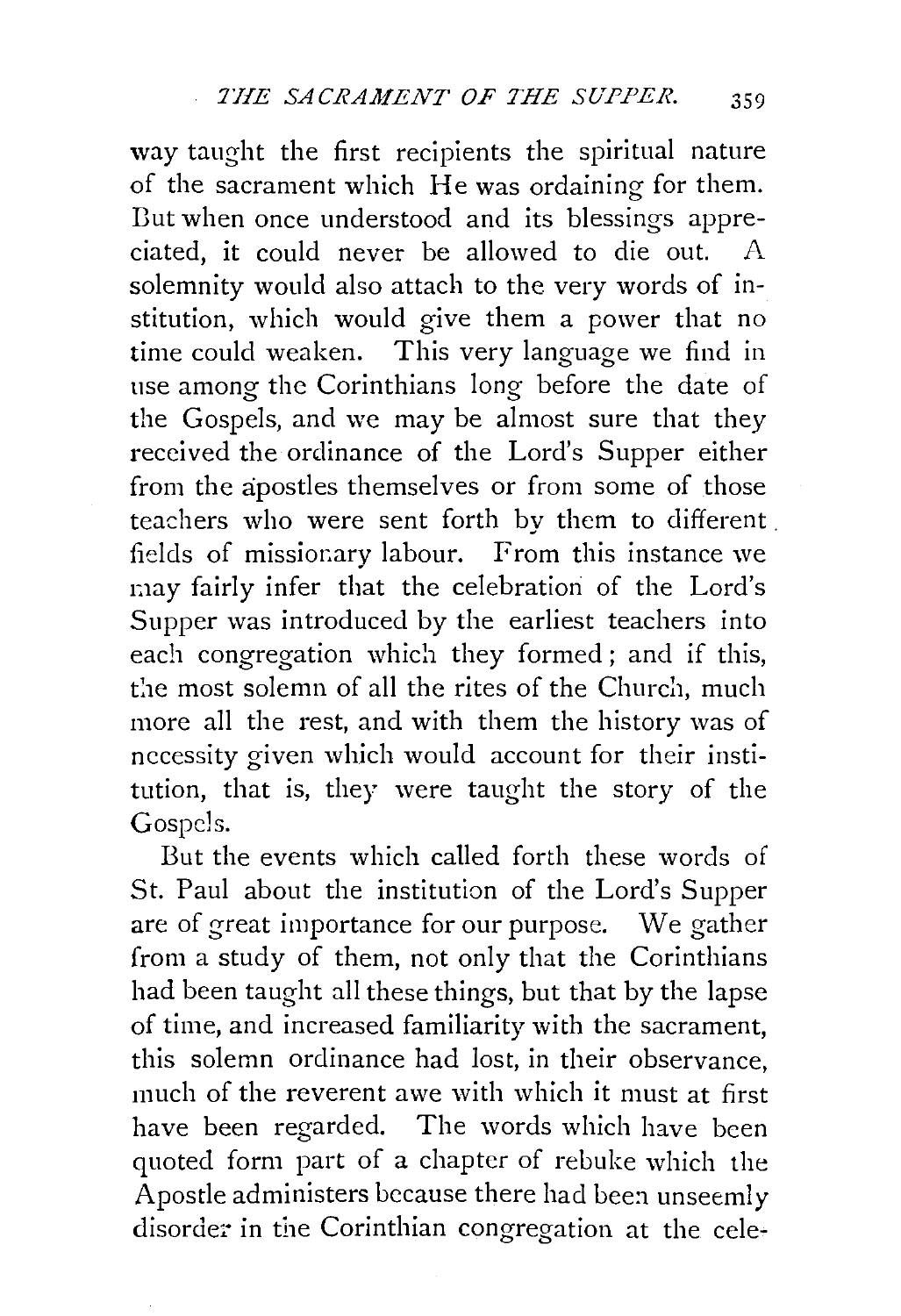bration of the Lord's Supper. "When ye come together," he says, " into one place, there is no eating the Lord's Supper. For in eating each one taketh before other his own supper : and one is hungry, and another is drunken." No brief space of time must have elapsed since the first solemn administration of the Holy Sacrament at Corinth ere such scenes of clamour and confusion could have become possible. *Nemo repente turpissimus* holds good here, and we therefore have in this passage a strong proof that the teaching to which St. Paul appeals as delivered by himself to the Corinthians, and which is in complete accord with the words of the Gospels, had been imparted several years before this remonstrance became necessary, and therefore a still longer time before the Gospels were put into a written form.

From all these particulars we can see that we have no need to do battle for the early date of any written Gospel, because the whole of that economy of the Church which we have just been reviewing, and by consequence the historic details out of which the ordinances arose, was known and understood (part of it, alas! perverted) before a line of any Evangelist was circulated.

Let us briefly recount those facts of Gospel history which our survey of the Christian institutions, as they appear in the Epistles, have proved to have been made known wherever the gospel was preached. The glad tidings of Christ were carried abroad by the preaching of the apostles. They must have explained their appointment and the source from whence they derived their authority. No journeys were too great for them to undertake, no peril was